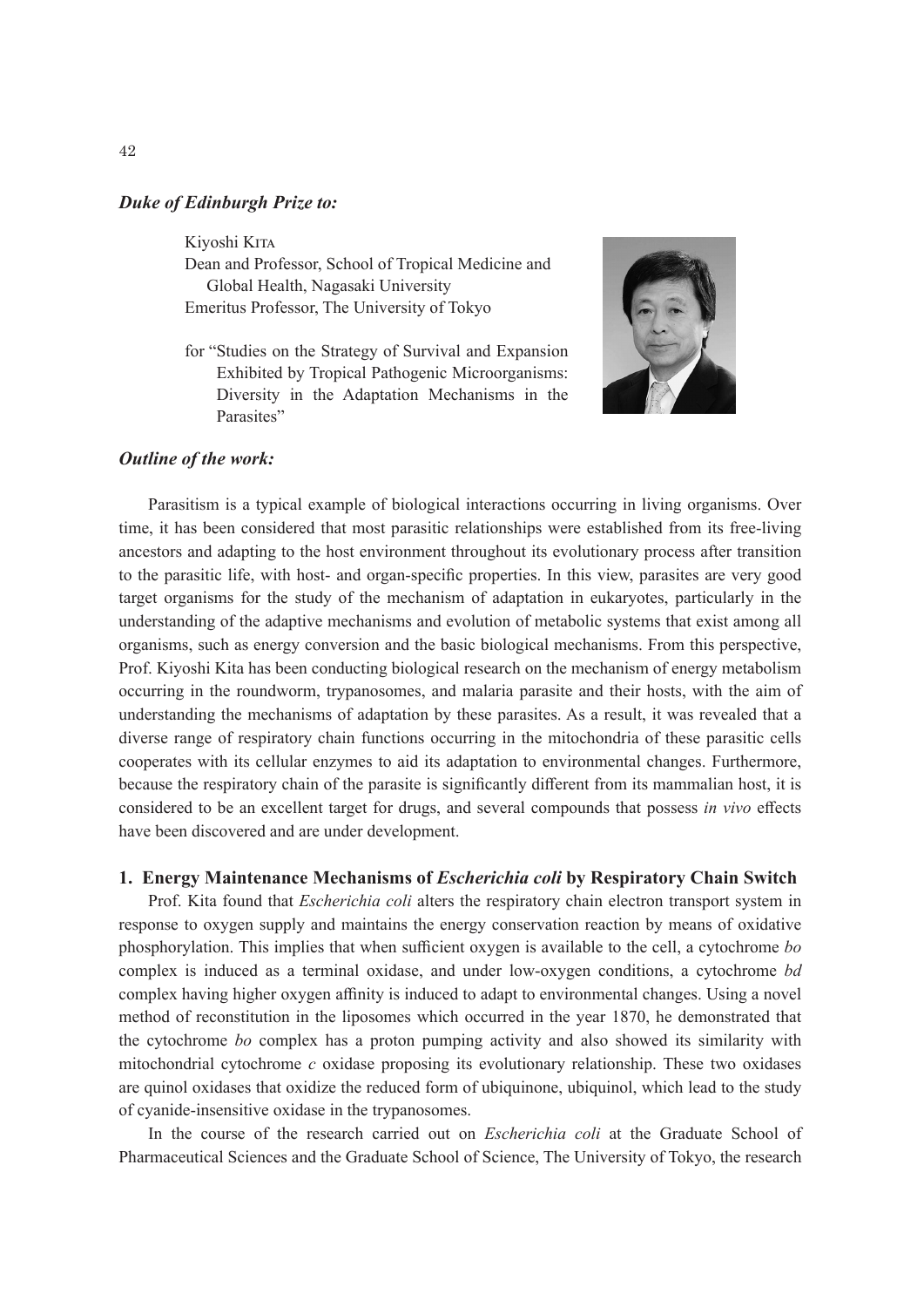concluded that these eukaryotes might have taken a strategy of energy supply maintenance through changes in the respiratory chain of the cells. Therefore, Prof. Kita conducted research on the roundworm, *Ascaris suum*, whereby its supply of oxygen from its environment changes significantly during its life cycle.

## **2. Energy Metabolism in Parasitic Helminthes**

The energy metabolism of parasites that live in a low-oxygen environment is significantly different from that of the host. Parasites adapt to their environment using their own metabolic system. Parasites are characterized by having at least two phases of free-living, outside the host and parasitism within the host during their life cycle. The energy metabolism in the parasite in the freeliving stage is aerobic, whereas during the period of infestation in its host, specific systems are developed depending on the type of parasite, the parasitic environment, and its infection mode.

Prof. Kita decided to monitor the various adaptation strategies exhibited by the parasite at the level of proteins and genes involved, and moved to Juntendo University to start his study on the parasites together with Prof. Hiroshi Oya and Dr. Shinzaburo Takamiya. Parasites that are eukaryotes are classified into multicellular helminthes and unicellular protozoa. *A. suum*, a representative helminthes, lives in the small intestine of its host, which has a very low-oxygen tension. It is large in size, easy for biochemical analysis and the environment changes significantly during its life cycle.

Prof. Kita took advantage of the characteristics of this roundworm. It was revealed that considerable changes occur in the mammalian type respiratory chain of the larval mitochondria, where the respiratory system performs aerobic metabolism to fumarate respiration using fumarate as terminal electron acceptor instead of oxygen in the adult worm. In fumarate respiration, the enzyme complex II (fumarate reductase QFR) reduces fumarate in the reverse reaction to yield complex II (succinate dehydrogenase SQR), which catalyzes succinate oxidation in an aerobic environment. The reducing equivalent from nicotinamide adenine dinucleotide hydrogen is transferred to a reduced gradient of rhodoquinone, after which fumarate reductase functions as a terminal oxidase in the respiratory chain. The switches in the life cycle of the two complexes IIs were listed on the cover of *Parasitology Today* (now *Trends in Parasitology*) in 1992.

Expression of these two complexes II is regulated at the genetic level, and the fact that the four subunits are sequentially changed during its migration in the liver, heart, lung, small intestine of its host, aids the enzymatic complex conversion from SQR to QFR. The analysis revealed that there is an *A. suum*-specific pocket at the binding site of rhodoquinone. Genetic study also revealed the evolution of *A. suum* fumarate respiration, including rhodoquinone. SQR was evolved from the anaerobic bacterial fumarate respiratory QFR with the emergence of oxygen on the earth. Interestingly, it was revealed that eukaryotic QFR was a new evolutionary function of energy metabolism that was acquired during the establishment of parasitism in mammals. This research study clearly disproved a consensus that eukaryotic QFR has evolved directly from bacterial QFR and has been internationally recognized as a significant method for the understanding of the evolution of parasites.

Prof. Kita is also conducting research on other parasitic helminthes, from nematodes such as filaria and anisakis to flatworms such as echinococcus, schistosome, and fasciola indicating that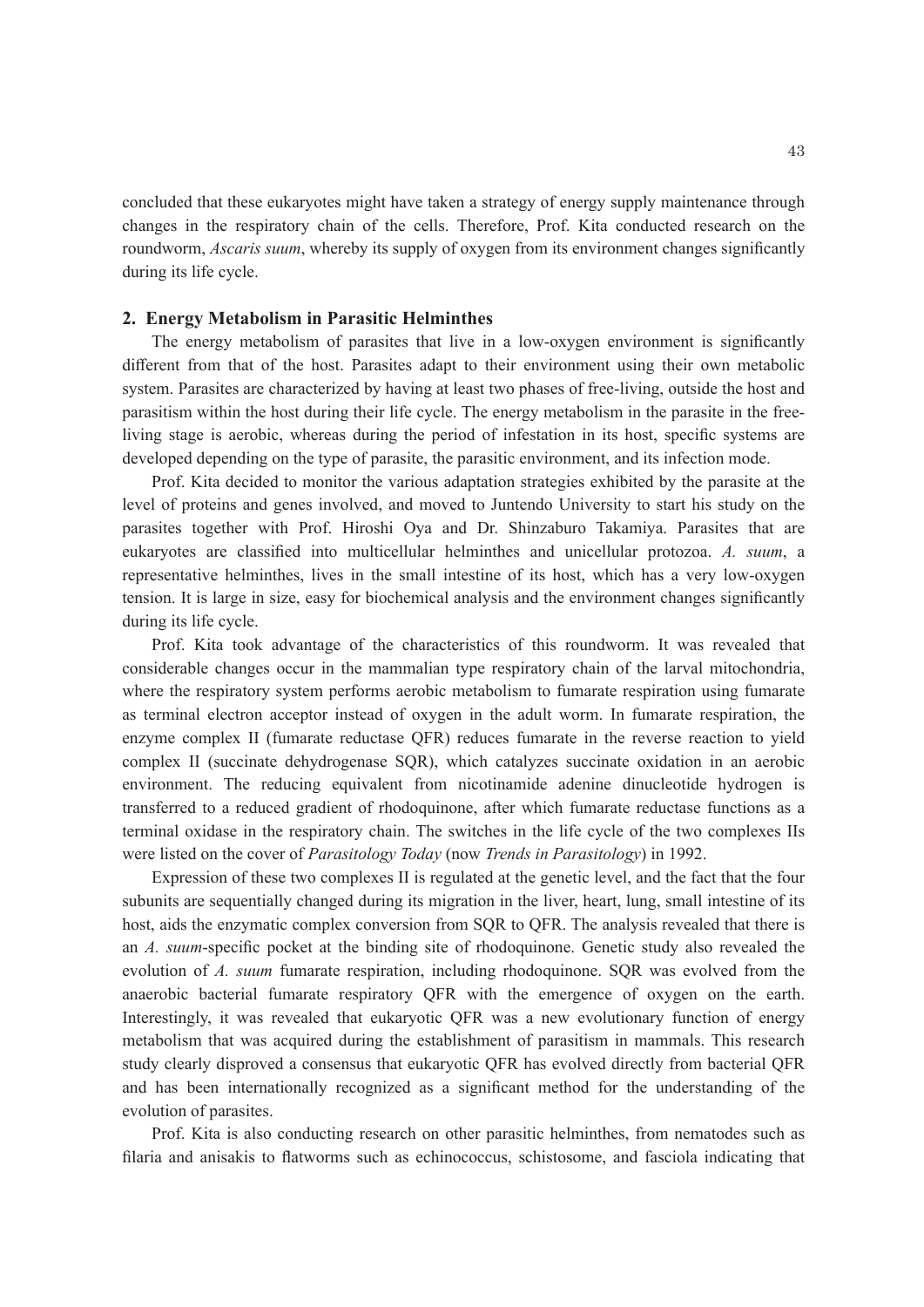fumarate respiration is a universal system of energy metabolism in these helminthes. More recently, it has been shown that certain types of cancerous cells such as pancreatic cancer cells that grow under conditions of low-nutrition and low-oxygen tension adapt perfectly to the cancer microenvironment as a result of fumarate respiration. Thus, fumarate respiration is an important and universal strategy of adaptation in a hypoxic environment.

#### **3. Energy Metabolism in Protozoan Parasites**

The research conducted by Prof. Kita extended not only to the helminthes but also to protozoan parasites, which are single-cell parasites. It is pertinent to note that the studies also covered two other species; the trypanosomes and malaria parasites. Prof. Kita has been in Paraguay for almost 2 years as a team leader in the International Medical Cooperation, where he realized that there is no magic bullet in the endemic Chagas disease in Latin America caused by the parasite *Trypanosoma cruzi.* After returning to Japan, he expanded his study to cover the parasite *Trypanosoma brucei*, a pathogen of African sleeping sickness, and began research into the system of energy metabolism in the trypanosomes. As a result, he found that cyanide-insensitive oxidase, a terminal oxidase of the *T. brucei* mitochondrial respiratory chain, was essential for the growth of the parasite in the host bloodstream. In addition, he discovered a natural product, ascofuranone, which specifically inhibits the enzyme at very low concentrations of nM or less. Although this enzyme was very unstable and had not been analyzed at all, he and his group established an expression system in *Escherichia coli* and were able to clarify the difference that exists between the cytochrome *c* oxidase of mammalian mitochondria and the mechanism of inhibition of ascofuranone by crystal structure analysis. Further studies on the American-type *T. cruzi* also revealed that the mitochondrial complex II, which has four subunits, is a novel enzyme with 12 subunits and Ip subunit is fragmented. Evolutionary analysis revealed that this unique feature originated in Euglenozoa and it progressed with the addition of other accessory subunits. He also clarified the presence of dihydroorotate dehydrogenase localized in the cytoplasm of *T. cruzi*, and found that it is a key enzyme that links energy metabolism and nucleic acid metabolism.

In addition, he and his research colleague are conducting research on malaria parasite, which is currently one of the three majorly known infectious diseases, from the perspective of organelle diversity. In the erythrocytes of mammals, ATP is synthesized by glycolysis, but in the mosquito vector, it has been revealed that ATP levels are maintained by the process of oxidative phosphorylation. He also conducted research on the apicoplasts that share a common ancestor with chloroplasts, and found that Perkinsus apicoplasts, which are related protozoa to the malaria parasite and are a parasite of the oyster, do not contain DNA in the apicoplast. This is a first report on the apicoplast without DNA.

### **4. Mitochondrial Respiratory Chain as a Drug Target**

The diversity in the respiratory chain of the electron transport chain involved in the adaptation to conditions of hypoxia from bacteria and parasites to cancer cells as described in the above sections is a promising target for drugs because of variations among host organisms. After his transfer to the Institute of Medical Science, The University of Tokyo in the year 1991, he had discovered inhibitors of fumarate respiration such as nafuredin, atpenin, and flutolanil through joint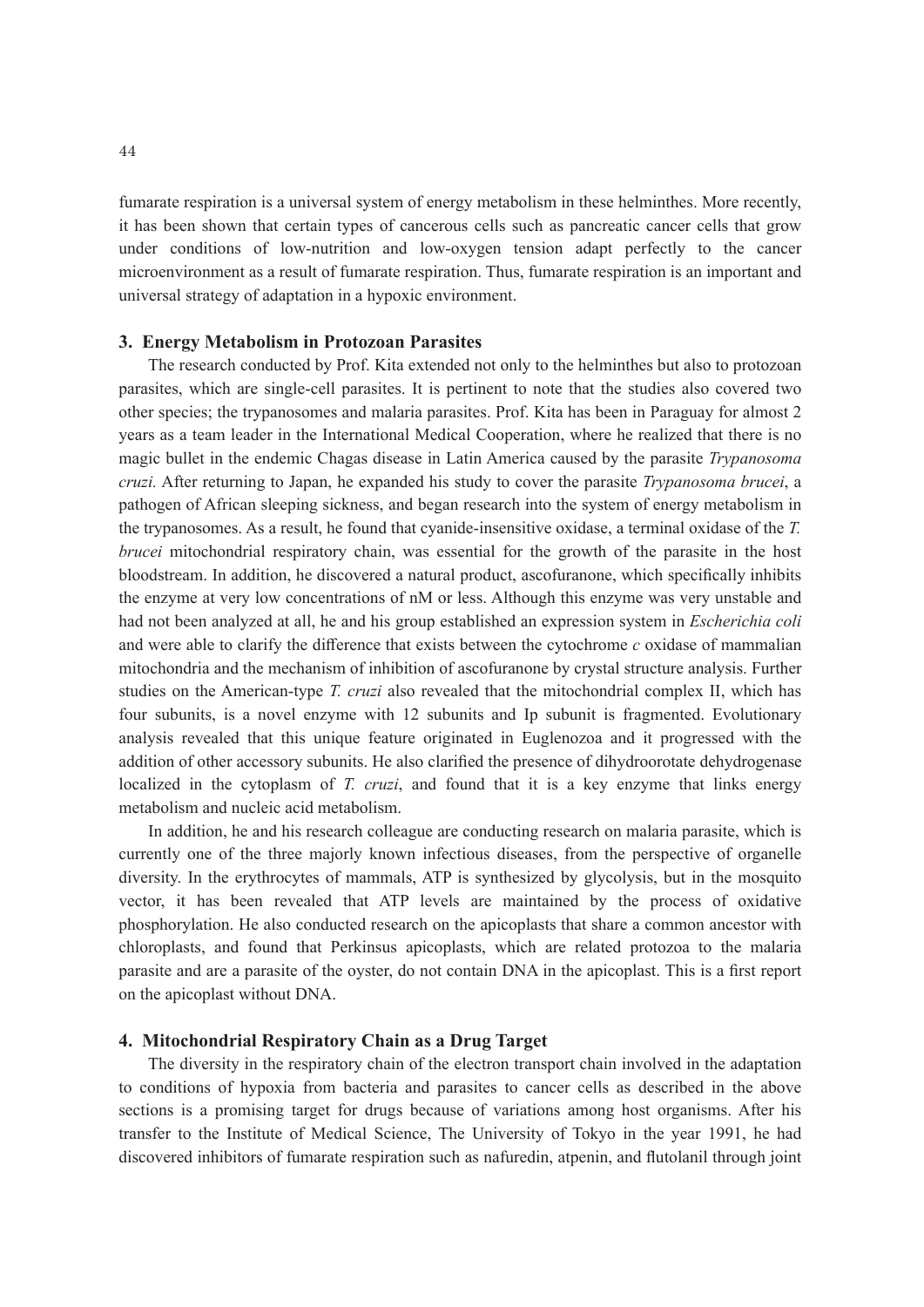research with Prof. Kazuro Shiomi of the Kitasato Institute. Ascofuranone, as described in Section 3, is a compound produced by the filamentous fungi discovered in the year 1972 by a group led by Dr. Gakuzo Tamura of the Faculty of Agriculture, The University of Tokyo as a compound showing anticancer and antiviral activities. Ascofuranone kills trypanosomes in 1 min and has been known to cure infected goats overnight. The target site cyanide-insensitive oxidase was first found in the mitochondria of plants. Collaborative studies with the discoverer, Prof. Tony Moore, University of Sussex, are also elucidating the features of this enzyme in plants. In addition, ascofuranone inhibits complex II of *Echinococcus multilocularis*, which infects nearly 50% of Hokkaido red foxes, without effective drugs for human patient. Recently, the effect was actually proved in animal experiments. These findings demonstrate that several parasitic diseases are zoonotic in nature, and the achievements of Prof. Kita are of great significance from the perspective of One Health that aims to maintain and preserve all living things, including the human species, on earth.

In summary, studies by Prof. Kiyoshi Kita on the mechanism of adaptation to hypoxia by various respiratory chain electron transport systems from bacteria to parasites and cancerous cells were able to clarify the significance of energy metabolism, evolution of organelles, and drug targets and contributed to both basic biology and global health. These excellent academic research findings provide the foundation for the elucidation of the environmental adaptation strategy of living things, maintenance of the natural environment, which is a crucial issue worldwide, and preservation of various species.

## **List of Main Publications (**\***: the most significant papers)**

# **Articles**

- 1. Formation of a membrane potential by reconstituted liposomes made with cytochrome  $b_{562}$ - $o$ complex, a terminal oxidase of *Escherichia coli* K12. Kita, K., Kasahara, M. & Anraku, Y. (1982) *J. Biol. Chem***.** 257, 7933–7935.
- 2. Terminal oxidases of *Escherichia coli* aerobic respiratory chain. I. Purification and properties of cytochrome  $b_{562}$ -*o* complex from cells in the early exponential phase of aerobic growth. Kita, K., Konishi, K. & Anraku, Y. (1984) *J. Biol. Chem***.** 259, 3368–3374.
- 3. \*Terminal oxidases of *Escherichia coli* aerobic respiratory chain. II. Purification and properties of cytochrome  $b_{558}$ -*d* complex from cells grown with limited oxygen and evidence of branched electron-carrying systems. Kita, K., Konishi, K. & Anraku, Y. (1984) *J. Biol. Chem***.** 259, 3375–3381.
- 4. Electron-transfer comlex of *Ascaris suum* muscle mitochondria. III. Composition and fumarate reductase activity of complex II. Kita, K., Takamiya, S., Furushima, R., Ma, Y.-C., Suzuki, H., Ozawa, T. & Oya, H. (1988) *Biochim. Biophys. Acta (Bioenergetics)* 935, 130–140.
- 5. One-step purification from *Escherichia coli* of complex II (succinate:ubiquinone oxidoreductase) associated with succinate-reducible cytochrome  $b_{556}$ . Kita, K., Vibat, C.R.T., Meinhardt, S., Guest, J.R. & Gennis, R.B. (1989) *J. Biol. Chem***.** 264, 2672–2677.
- 6. Sequence comparison between the flavoprotein subunit of the fumarate reductase (Complex II) of the anaerobic parasitic nematode, *Ascaris suum* and the succinate dehydrogenase of the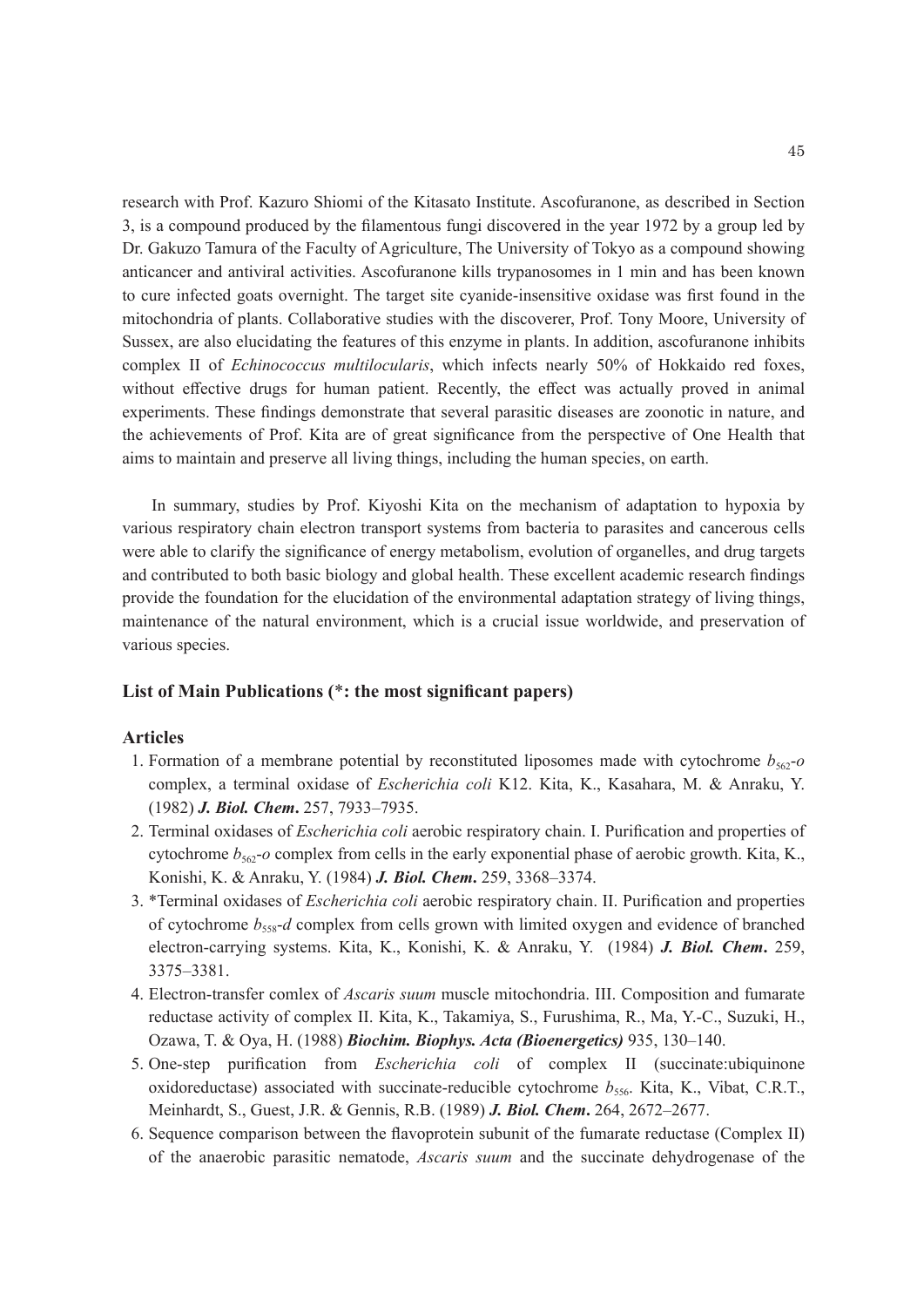aerobic, free-living nematode, *Caenorhabditis elegans*. Kuramochi, T., Hirawake, H., Kojima, S., Takamiya, S., Furushima, R., Aoki, T., Komuniecki, R. & Kita, K. (1994) *Mol. Biochem. Parasitol.* 68, 177–187.

- 7. \*Stage-specific isoforms of Complex II (succinate-ubiquinone oxidoreductase) in mitochondria from the parasitic nematode, *Ascaris suum*. Saruta, F., Kuramochi, T., Nakamura, K., Takamiya, S., Yu, Y., Aoki, T., Sekimizu, K., Kojima, S. & Kita, K. (1995) *J. Biol. Chem.* 270, 928–932.
- 8. \*Oral and intraperitoneal treatment of *Trypanosoma brucei brucei* with a combination of ascofuranone and glycerol in mice. Yabu, Y., Minagawa, N., Kita, K., Nagai, K., Honma, M., Sakajo, S., Koide, T., Ohta, N. & Yoshimoto, A. (1998) *Parasitol. Int.* 47, 131–137.
- 9. \*An anthelmintic compound, nafuredin, shows selective inhibition of complex I in helminth mitochondria. Ōmura, S., Miyadera, H., Ui, H., Shiomi, K., Yamaguchi, Y., Masuma, R., Nagamitsu, T., Takano, D., Sunazuka, T., Harder, A., Kölbl, H., Namikoshi, M., Miyoshi, H., Sakamoto, K. & Kita, K. (2001) *Proc. Natl. Acad. Sci. USA* 98, 60–62.
- 10. Trypanosome alternative oxidase as a target of chemotherapy. Nihei, C., Fukai, Y. & Kita, K. (2002) *Biochim. Biophys. Acta* 1587, 234–239.
- 11. \*Atpenins, potent and specific inhibitors of mitochondrial complex II (succinate-ubiquinone oxidoreductase). Miyadera, H., Shiomi, K., Ui, H., Yamaguchi, Y., Masuma, R., Tomoda, H., Miyoshi, H., Osanai, A., Kita, K. & Ōmura, S. (2003) *Proc. Natl. Acad. Sci. USA* 100, 473– 477.
- 12. Rhodoquinone reaction site of mitochondrial complex I, in parasitic helminth, *Ascaris suum.* Yamashita, T., Ino, T., Miyoshi, H., Sakamoto K., Osanai, A., Nakamaru-Ogiso, E. & Kita, K. (2004) *Biochim. Biophys. Acta (Bioenergetics)* 1608, 97–103
- 13. Mitochondria and apicoplast of *Plasmodium falciparum*: Behaviour on subcellular fractionation and the implication. Kobayashi, T., Sato, S., Takamiya, S., Komaki-Yasuda, K., Yano, K., Hirata, A., Onitsuka, I., Hata, M., Mi-ichi, F., Tanaka, T., Hase, T., Miyajima, A., Kawazu, S., Watanabe, Y. & Kita, K. (2007) *Mitochondrion* 7, 125–132.
- 14. \*Anaerobic NADH-fumarate reductase system is predominant in the respiratory chain of *Echinococcus multilocularis*, providing a novel target for the chemotherapy of alveolar echinococcosis. Matsumoto, J., Sakamoto, K., Shinjyo, N., Kido, Y., Yamamoto, N., Yagi, K., Miyoshi, H., Nonaka, N., Katakura, K., Kita, K. & Oku, Y. (2008) *Antimicrob. Agents Chemother.* 52, 164–170.
- 15. A cryptic algal group unveiled: A plastid biosynthesis pathway in the oyster parasite *Perkinsus marinus*. Matsuzaki, M., Kuroiwa, H., Kuroiwa, T., Kita, K. & Nozaki, H. (2008) *Mol. Biol. Evol***.** 25, 1167–1179.
- 16. Structures of *Trypanosoma cruzi* dihydroorotate dehydrogenase complexed with substrates and products: Atomic resolution insights into mechanisms of dihydroorotate oxidation and fumarate reduction. Inaoka, D.K., Sakamoto, K., Shimizu, H., Shiba, T., Kurisu, G., Nara, T., Aoki, T., Kita, K. & Harada, S. (2008) *Biochemistry* 47, 10881–10891.
- 17. \*Novel mitochondrial Complex II isolated from *Trypanosoma cruzi* is composed of 12 peptides including a heterodimeric Ip subunit. Morales, J., Mogi, T., Mineki, S., Takashima, E., Mineki, R., Hirawake, H., Sakamoto, K., Ōmura, S. & Kita, K. (2009) *J. Biol. Chem.* 284, 7255–7263.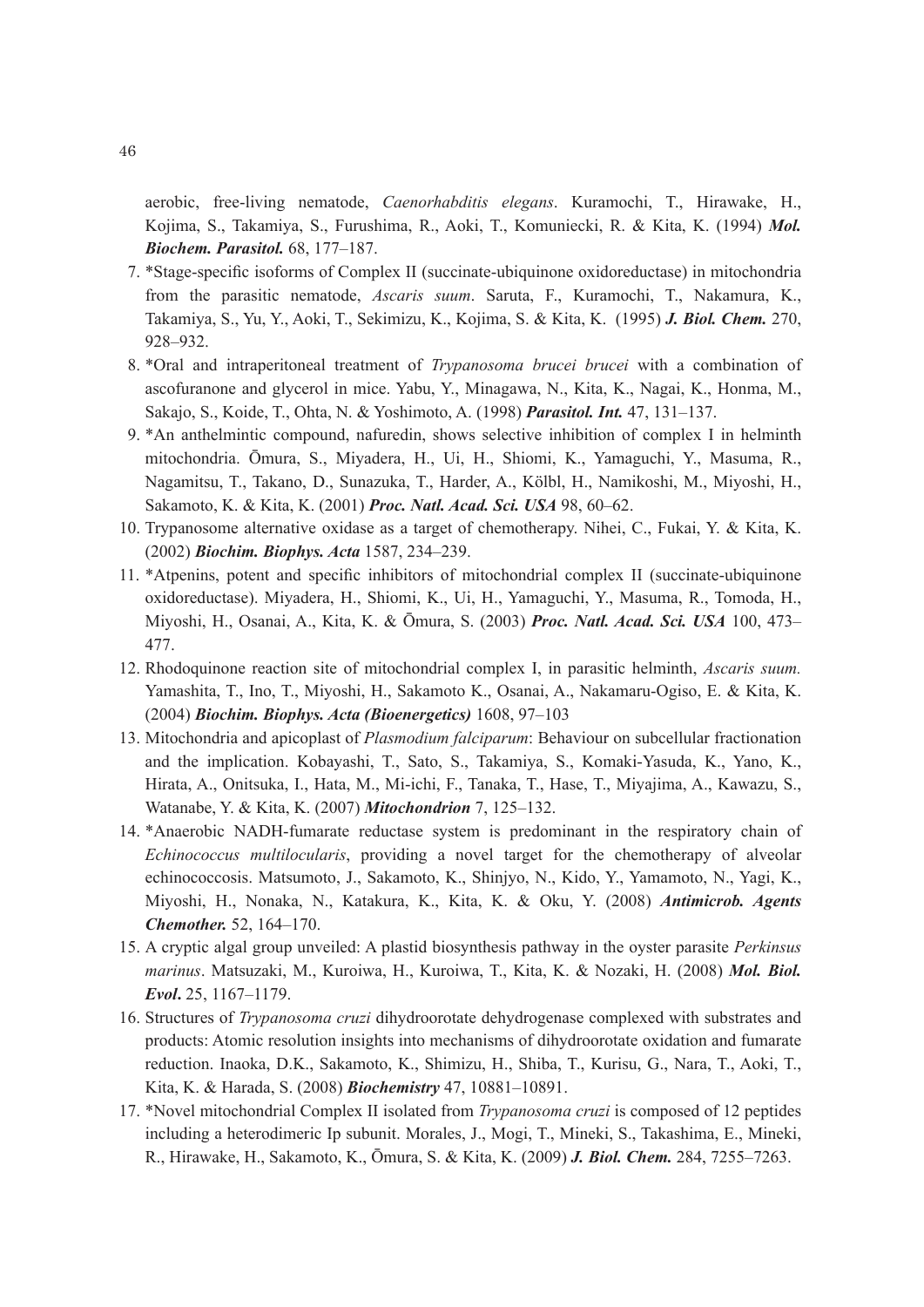- 18. \**Plasmodium cynomolgi* genome sequences provide insight into *Plasmodium vivax* and the monkey malaria clade. Tachibana, S., Sullivan, S.A., Kawai, S., Nakamura, S., Kim, H.R., Goto, N., Arisue, N., Palacpac, N.M.Q., Honma, H., Yagi, M., Tougan, T., Katakai, Y., Kaneko, O., Mita, T., Kita, K., Yasutomi, Y., Sutton, P.L., Shakhbatyan, R., Horii, T., Yasunaga, T., Barnwell, J.W., Escalante, A.A., Carlton, J.M. & Tanabe K. (2012) *Nat. Genet.*  44, 1051–1055.
- 19. Autophagy-related Atg8 localizes to the apicoplast of the human malaria parasite *Plasmodium falciparum.* Kitamura, K., Kishi-Itakura, C., Tsuboi, T., Sato, S., Kita, K., Ohta, N. & Mizushima, N. (2012) *PLoS ONE* 7, e42977.
- 20. Cloning and characterization of hypoxia-inducible factor-1 subunits from *Ascaris suum* A parasitic nematode highly adapted to changes of oxygen conditions during its life cycle. Goto, M., Amino, H., Nakajima, M., Tsuji, N., Sakamoto, K. & Kita, K. (2013) *Gene* 516, 39–47.
- 21. \*Structure of the trypanosome cyanide-insensitive alternative oxidase. Shiba, T., Kido, Y., Sakamoto, K., Inaoka, D.K., Tsuge, C., Tatsumi, R., Takahashi, G., Balogun, E.O., Nara, T., Aoki, T., Honma, T., Tanaka, A., Inoue, M., Matsuoka, S., Saimoto, H., Moore, A.L., Harada, S. & Kita, K. (2013) *Proc. Natl. Acad. Sci. USA* 110, 4580–4585.
- 22. Type II Fp of human mitochondrial respiratory complex II and its role in adaptation to hypoxia and nutrition-deprived conditions. Sakai, C., Tomitsuka, E., Miyagishi, M., Harada, S. & Kita, K. (2013) *Mitochondrion* 13, 602–609.
- 23. Molecular basis for the reverse reaction of African human trypanosomes glycerol kinase. Balogun, E.O., Inaoka, D.K., Shiba, T., Kido, Y., Tsuge, C., Nara, T., Aoki, T., Honma, T., Tanaka, A., Inoue, M., Matsuoka, S., Michels, P.A.M., Kita, K. & Harada, S. (2014) *Mol. Microbiol.* 94, 1315–1329.
- 24. *In vivo* curative and protective potential of orally administrated 5-aminolevulinic acid plus ferrous ion against malaria. Suzuki, S., Hikosaka, K., Balogun, E.O., Komatsuya, K., Niikura, M., Kobayashi, F., Takahashi, K., Tanaka, T., Nakajima, M. & Kita, K. (2015) *Antimicrob. Agents Chemother.* 59, 6960–6967.
- 25. \*Parasites resistant to the antimalarial atovaquone fail to transmit by mosquitoes. Goodman, C.D., Siregar, J.E., Mollard, V., Vega-Rodríguez, J., Syafruddin, D., Matsuoka, H., Matsuzaki, M., Toyama, T., Sturm, A., Cozijnsen, A., Jacobs-Lorena, M., Kita, K., Marzuki, S. & McFadden, G.I. (2016) *Science* 352, 349–353.
- 26. Selective cytotoxicity of dihydroorotate dehydrogenase inhibitors to human cancer cells under hypoxia and nutrient-deprived conditions. Miyazaki, Y., Inaoka, D.K., Shiba, T., Saimoto, H., Sakura. T., Amalia. E., Kido, Y., Sakai. C., Nakamura. M., Moore, A.L., Harada, S. & Kita, K. (2018) *Front. Pharmacol.* 9, 997.
- 27. \*Evolution from covalent conjugation to non-covalent interaction in the ubiquitin-like ATG12 system. Pang, Y., Yamamoto, H., Sakamoto, H., Oku, M., Mutungi, J.K., Sahani, M.H., Kurikawa, Y., Kita, K., Noda, N.N., Sakai, Y., Jia, H. & Mizushima, N. (2019) *Nat. Struct. Mol. Biol.* 26, 289–296.
- 28. \*Complete biosynthetic pathways of ascofuranone and ascochlorin in *Acremonium egyptiacum*. Araki, Y., Awakawa, T., Matsuzaki, M., Cho, R., Matsuda, Y., Hoshino, S., Shinohara, Y., Yamamoto, M., Kido, Y., Inaoka, D.K., Nagamune, K., Ito, K., Abe, I. & Kita, K. (2019) *Proc.*